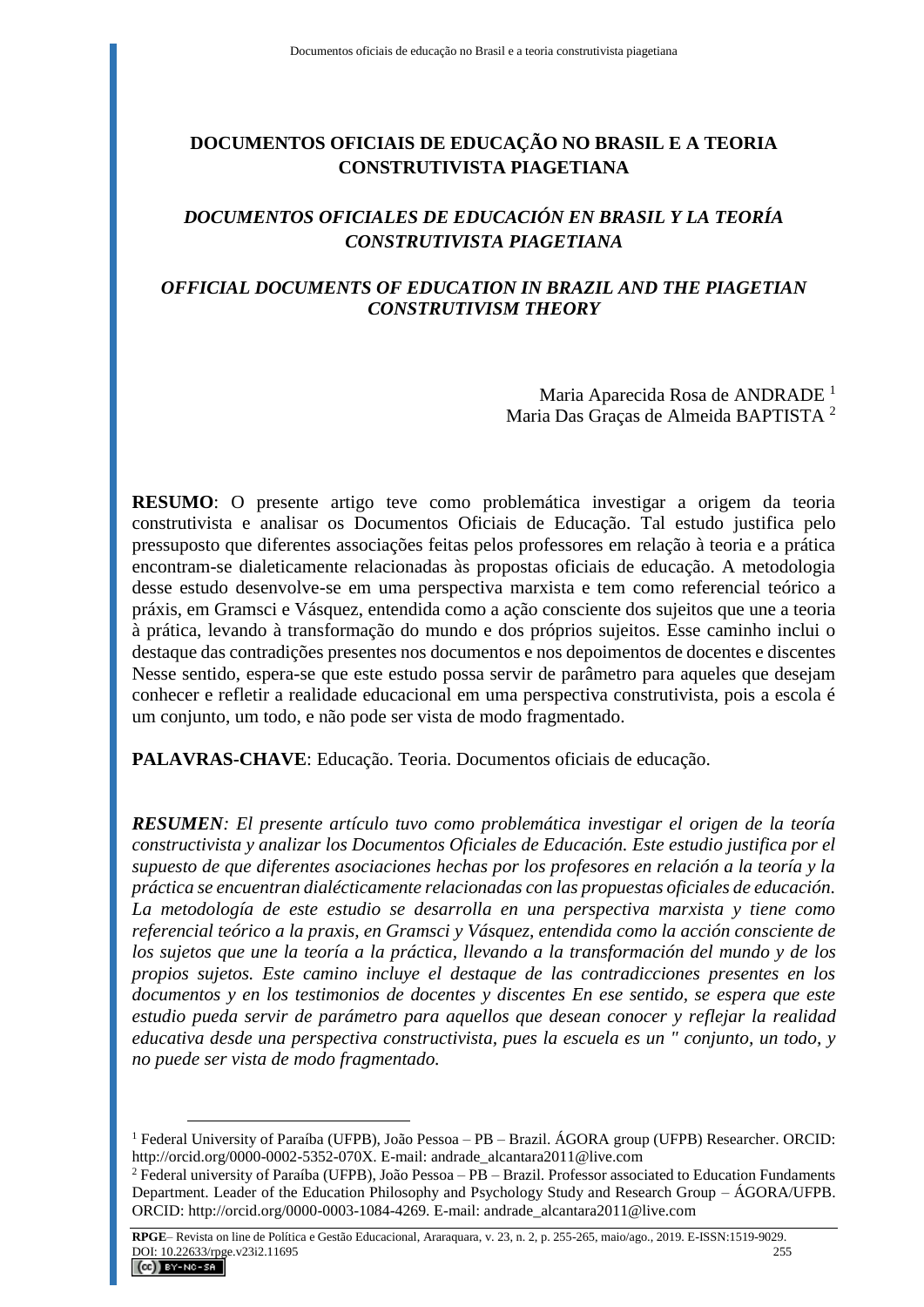*PALABRAS CLAVE: Educación. Teoría. Documentos oficiales de educación.*

*ABSTRACT: The present article had as problematic to investigate the origin of the constructivist theory and to analyze the Official Education Documents. Such a study justifies the assumption that different associations made by teachers in relation to theory and practice are dialectically related to official educational proposals. The methodology of this study is developed in a Marxist perspective and has as theoretical reference the praxis, in Gramsci and Vásquez, understood as the conscious action of the subjects that unites theory to practice, leading to the transformation of the world and the subjects themselves. In this sense, it is hoped that this study can serve as a parameter for those who wish to know and reflect the educational reality in a constructivist perspective, since the school is a whole, and can't be seen in a fragmented way.*

*KEYWORDS: Education. Theory. Official education documents.*

## **Introduction**

Brazilian education is the result of a long history, which carries colonial legacies based on economic and political interests of the time. As a result, models, conceptions and theories of education came to Brazil that did not arise or was thought from our educational reality, but implanted and "adapted" to reality.

In this perspective, after the First World War and with the expansion of capitalism, there was a need for a qualified labor force, resulting in great ruptures, changes and advances in the educational environment. These changes gained momentum in the late nineteenth and twentieth centuries, such ideas of a new education came to Brazil from Europe and the United States, through teachers and scholars, bringing the researches of Jean Piaget, and other researchers, who gained prominence in the foundations of the Brazil New School action (a new perspective of teaching geared to the needs of the country).

However, Brazilian education underwent a movement of change, it was in the 1930s, after the publication of the Education Nova Pioneers Manifesto, the central objective was to defend the right to public, secular and free school. In December of 1961, the Law of Directives and Bases of Education was created, being modified in 1971 being sanctioned in 1996 in force until the present days. Bringing a Critical Education conception, seeking the formation of the subject in its totality, in that the role of the teacher, the student and the goal of education have changed as we will see in the development of the article.

In this strand, from the year 1980 began to be published in Brazil studies of the psychogenetic of the written language of researcher Emília Ferreiro, such dissemination and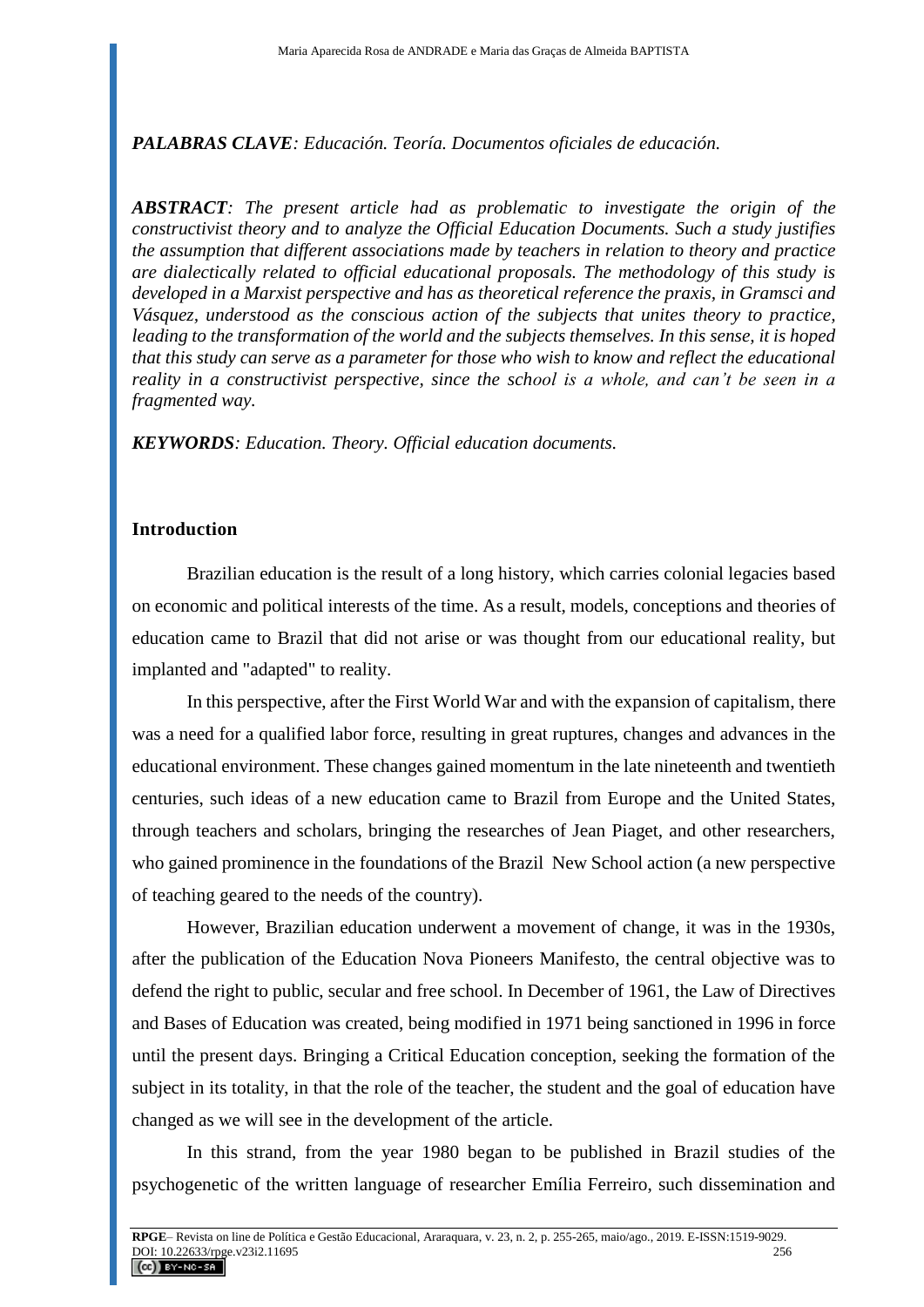expansion of this research resulted in changes in Brazilian education, in the way of thinking and planning the literacy process. Passing the teaching of a mechanical form of codification and decoding, to be understood as a construction process that presents different stages. The studies of Emília Ferreiro bring influences and conceptions of the Theory of Knowledge of Jean Piaget that, for his made, was his doctoral advisor and with which for many years Emília Ferreiro was his collaborator.

Let us now introduce a little more of the researcher Jean Piaget who in his studies overturned the conception of a universe of knowledge ready and finished. The great question of the genetic epistemology of this scholar was to understand "What is the origin of knowledge?" From this question arose a plurality of questions about the structure of knowledge, originating its "Theory of Knowledge" that, throughout his studies, denominated "Constructivist Theory" is this, a theory of adaptation of the thought to the reality.

Piaget defended the constructed and contextualized knowledge idea, being the individual thoughts responsible for forming the critical and particular consciousness of each being, in an interaction between subject and the unknown "object", passing through a dialectic process of discoveries and constructions, the which was previously unknown, is now recognized and assimilated by the subject.

In this area, the goal of intellectual education has changed. As Jean Piaget (1975) points out, the real objective is not to know how to repeat or preserve finished truths, because a truth that is reproduced is only a half-truth. It is in this context that the constructivist theory presents itself to go beyond the reach of social changes, to meet new demands. For this objective to be achieved, the school should not only follow the process of full social and economic development but from it, build knowledge together with the students, critically and reflexively.

In the Book Psychology and Epistemology: by a Theory of Knowledge, Piaget (1978, p.30) points out that "the theory of knowledge is undoubtedly essentially a theory of the adaptation of thought to reality, even if this adaptation reveals, in the end, as indeed all adaptations, the existence of an inextricable interaction between subject and object."3.

In the educational field, for this interaction to take place, there must be meaningful and contextualized communication between teacher and student, in a constant exchange of knowledge and everyday knowledge that generates new knowledge, which is not an easy task. As Piaget points out in his book Psychology and Pedagogy (1972, p. 75), "they demand from

<sup>&</sup>lt;sup>3</sup> "a teoria do conhecimento é, sem dúvida, essencialmente, uma teoria da adaptação do pensamento á realidade, mesmo se essa adaptação revela, no final das contas, como, aliás, todas as adaptações, a existência de uma inextricável interação entre sujeito e objeto".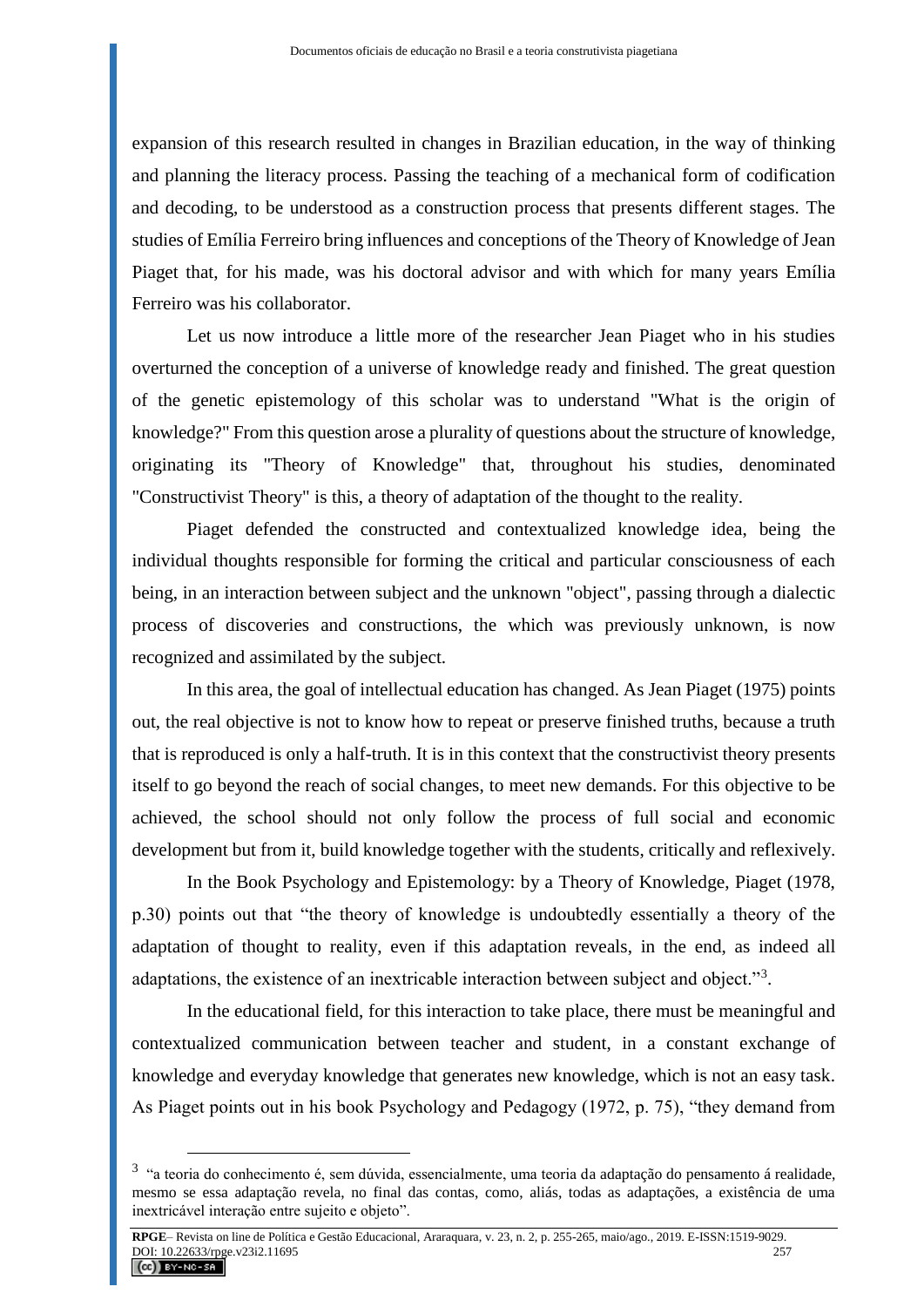the master a much more differentiated and much more active work, while giving lessons is less fatiguing and corresponds to a much more natural tendency in the adult in general and in the adult educator in particular."<sup>4</sup>.

In this perspective, this text seeks to analyze the diffusion of the Constructivist Theory in Brazilian education, as well as to identify possible elements of the theory in the current official education documents. However, this study is expected to serve those who wish to know and reflect on the influence of the constructivist in the Brazilian educational reality.

#### **Brazilian education constructivist theory**

 $\overline{a}$ 

The Constructivist Theory has its bases in the studies of Jean Piaget. This researcher was not intended to create a theory or method for education, but sought to answer a question "How does man construct knowledge?" Throughout his research, he highlighted the processes and stages of the construction of consciousness and intelligence, studied how we learn and how we managed to move from one level of knowledge to another, since, intelligence is divided into function and structure, in adaptation (modification of the environment) and in the organization of the process, to reorganize the intelligence.

In this area, the subject learns more when interacting with the studied object, having subsidies to build his knowledge, starting with the knowledge he already has and his social and cultural experience. Thus, constructivism is a theory that seeks to make the man a creative being, a thinker, in the process of his development, which occurs due to the interaction with the physical and social environment and the stimuli that are offered to the subject. In this way, the constructivist theory came to revolutionize education, moving from a mechanical process to a critical view of knowledge construction.

However, changing the orientation of education does not depend on the teacher. According to Rosa (2007, p. 25-26), "education is not realized about things or from them. There is no education without someone to encourage it. And no educator does not reveal himself and who does not put himself entirely in his actions. Educating is an act of intention, in which being human and professional merge."<sup>5</sup>. However, subjects go through different evolutionary stages at different rates, and the cognitive characteristics are formed from the constant interaction of

<sup>&</sup>lt;sup>4</sup> "exigem do mestre um trabalho bem mais diferenciado e bem mais ativo, enquanto dar lições é menos fatigante e corresponde a uma tendência muito mais natural no adulto em geral e no adulto pedagogo em particular.".

<sup>5</sup> "educação não se realiza sobre coisas ou a partir delas. Não há educação sem alguém que a anime. E não há educador que não se revele e que não se coloque por inteiro em suas ações. Educar é um ato de intenção, em que ser humano e profissional se fundem."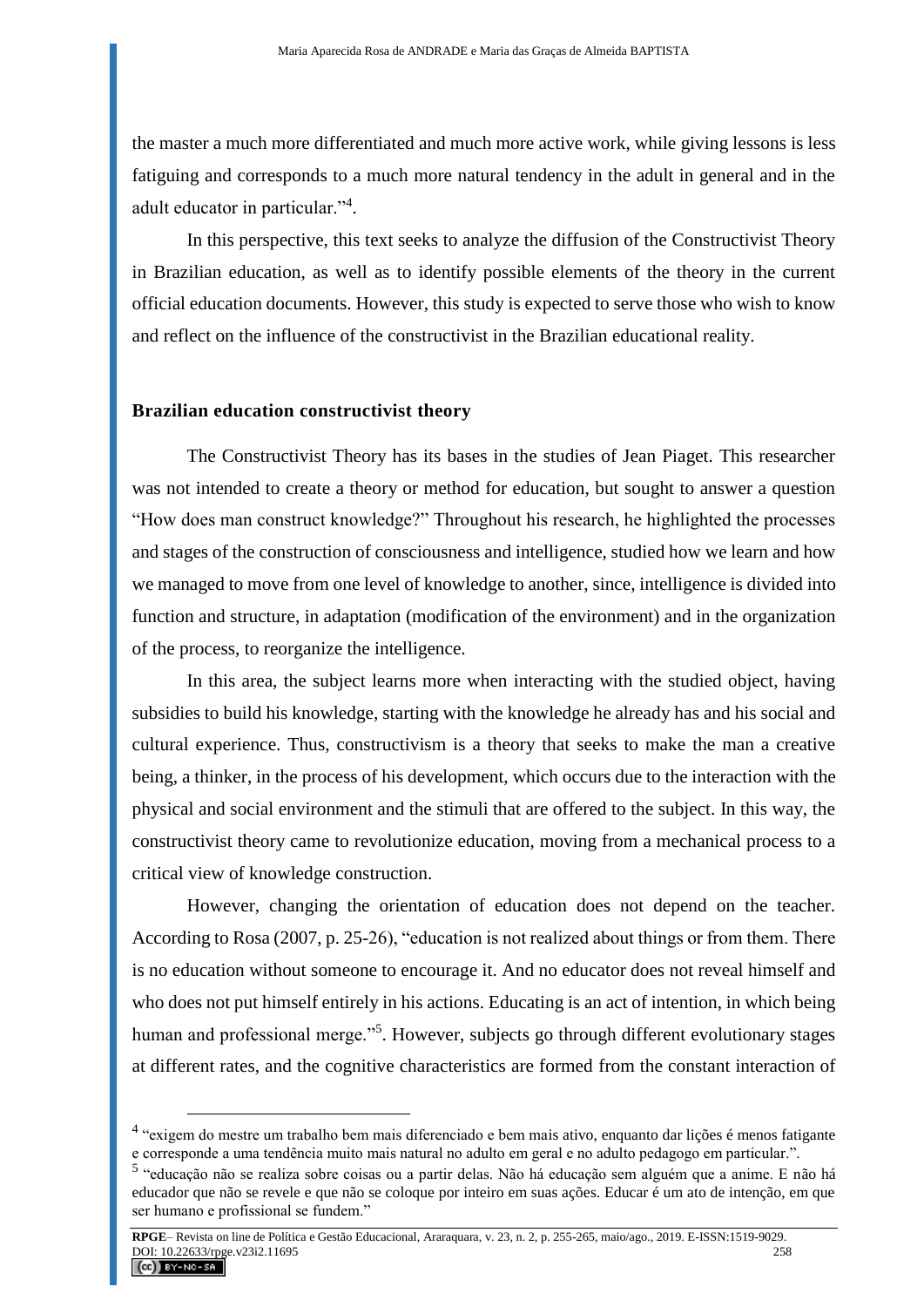the subject with the physical and social environment, and the interpersonal dimensions and culture.

To explain this cognitive development, Azenha (1999, p. 23-24) points out that "this mode of intellectual functioning is permanent and continuous throughout human life, presenting some characteristics and properties. This permanence and continuity make these characteristics 'functional invariants"<sup>56</sup>. The student is an active being who conceives prepares and executes his work, and the teacher suggests ideas, assists when necessary and coordinates the process, expanding the logical student's structure.

The Constructivist Theory has gained space and has been changing the conception and practice of educators. Although Jean Piaget was the "father" of this theory, who made her arrive in Brazil was, in part, her disciple Emilia Ferreiro. In the year 1980, this theory arrived in an expansive way to Brazil, approached mainly in events of education.

It is important to highlight who Emília Ferreiro was. Ferreiro was born in Argentina in the year 1936; he obtained a doctorate at the University of Geneva under the guidance of Jean Piaget. Ferreiro's research highlighted the cognitive mechanisms of reading and writing, an aspect that his supervisor had not explored in his studies.

One of the first works of the author that had a Brazilian edition was "Psicogênese da Língua Escrita", in the year 1984. From this work, the studies of Emília Ferreiro and the constructivist theory of Piaget began to influence and guide the educational field in Brazil. The studies of Blacksmith, like those of Piaget, led to the conclusion that the subject must be active in the learning process and have come to be linked to the constructivism of Piaget. This influence provoked a reform in teaching, changing the roles within the classroom, the teacher is no longer the sole holder of knowledge, the prior knowledge of the student becomes valuable to the learning process and to be observed the cognitive development of the student, for this it is necessary a stimulating environment, that provokes, taking the student to the construction of knowledge.

In the article "What is Constructivism" Becker (2001, p. 72) indicates that constructivism in Piaget is "a theory, a method to be known or movement thought that emerges from the advancement of science and philosophy of the last centuries. A theory that allows us to interpret the world we live in"<sup>7</sup>. That is, "it is not a practice or a method; it is neither a

<sup>&</sup>lt;sup>6</sup> "esse modo de funcionamento intelectual é permanente e continuo durante toda a vida humana, apresentando algumas características e propriedades. Esta permanência e continuidade fazem dessas características verdadeiras 'invariantes funcionais'"

<sup>&</sup>lt;sup>7</sup> "uma teoria, um modo de ser do conhecimento ou um movimento do pensamento que emerge do avanço das ciências e da Filosofia dos últimos séculos. Uma teoria que nos permite interpretar o mundo em que vivemos"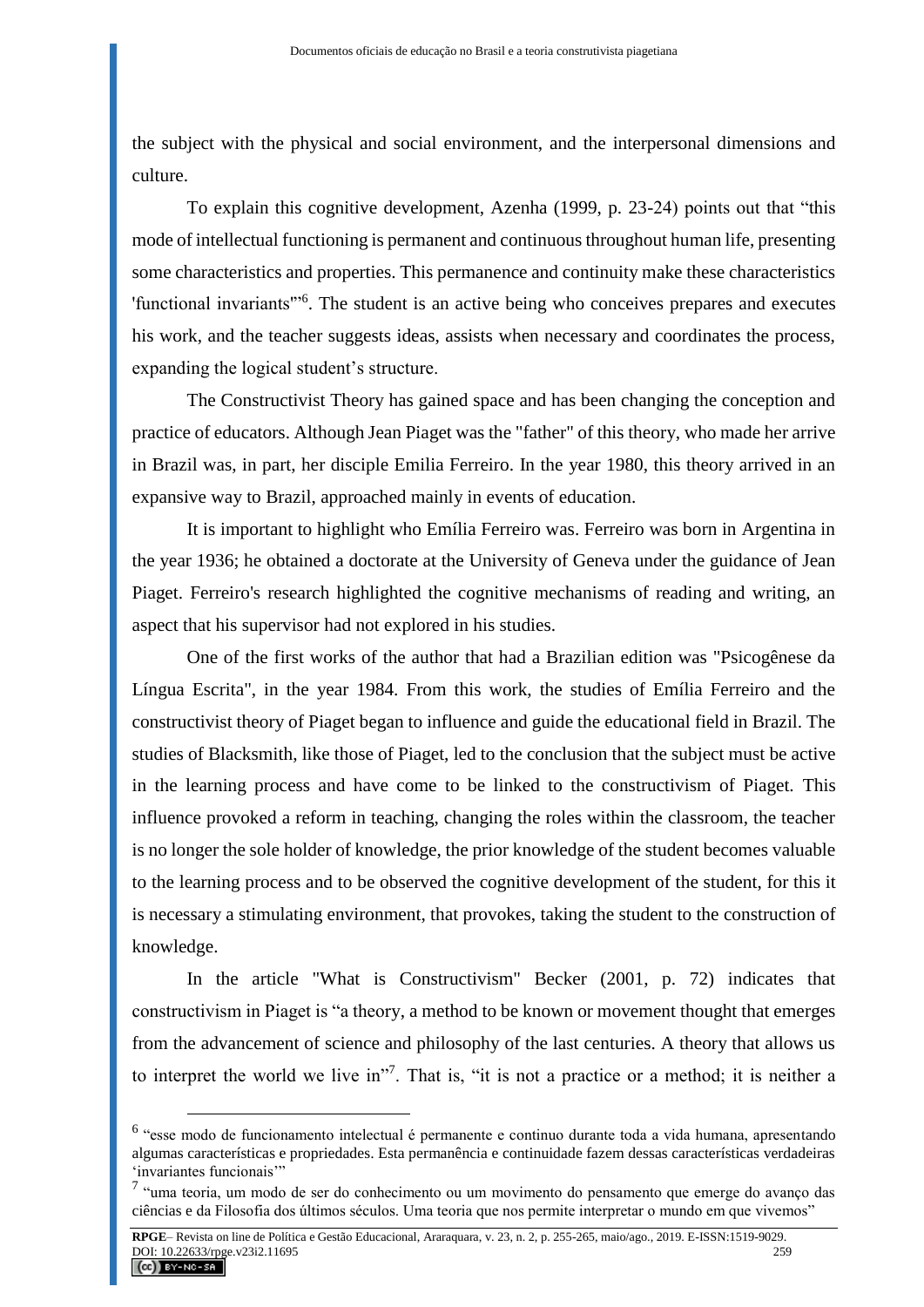teaching technique nor a form of learning; it is not a school project; it is a theory that allows (re) interpret all these things, throwing us into the movement of the History of humanity and the universe."<sup>8</sup> . In this sense, students should be encouraged to think and reflect in the process of systematization of thought, that is, the subject is not a passive being, he acts and interacts in the environment, transformed the environment and himself.

For Becker (2001, p. 72) constructivism means "the idea that nothing, strictly speaking, is ready, finished, and that, specifically, knowledge is not given, in no instance, as something finished-it is always a range of possibilities that may or may not be realized"<sup>9</sup>. Knowledge is thus "constituted by the interaction of the individual with the physical and social environment, with human symbolism, with the world of social relations."<sup>10</sup>.

As such, the constructivist theory starts from the presupposition of the construction and reconstruction of the knowledge and that any knowledge in any instance is always in the change and expansion process, in the formation and reformulation process. In this process, the error is not seen as something negative, but rather as a tool that leads the teacher to know his student, identifying his level of development and learning and his difficulties and abilities.

### **Constructivism and Brazil new school**

 $\overline{a}$ 

The constructivist theory came to Brazil after the First World War, when Brazil was in the development of industries, more intensely in the '80s, this theory was and still is the object of study of many researchers.

Baptista (2012, p. 34) points out that "the ideas coming from the United States and Europe are appropriate and gathered under the title of New School. The teachers who went to study in the United States of America bring to the Brazilian educational ideology progressive education or active school in Dewey"<sup>11</sup>. On the other hand, those who "go to study in Europe"

<sup>8</sup> "não é uma prática ou um método; não é uma técnica de ensino nem uma forma de aprendizagem; não é um projeto escolar; é, sim, uma teoria que permite (re)interpretar todas essas coisas, jogando-nos para dentro do movimento da História da humanidade e do universo"

<sup>&</sup>lt;sup>9</sup> "a ideia de que nada, a rigor, está pronto, acabado, e de que, especificamente, o conhecimento não é dado, em nenhuma instância, como algo terminado-é sempre um leque de possibilidades que podem ou não ser realizadas"

<sup>10</sup> "constituído pela interação do indivíduo com o meio físico e social, com o simbolismo humano, com o mundo das relações sociais"

<sup>11</sup> "as ideias advindas dos Estados Unidos e da Europa são apropriadas e reunidas sob o título de Escola Nova. Os professores que foram estudar nos Estados Unidos da América trazem para o ideário educacional brasileiro a educação progressiva ou escola ativa em Dewey"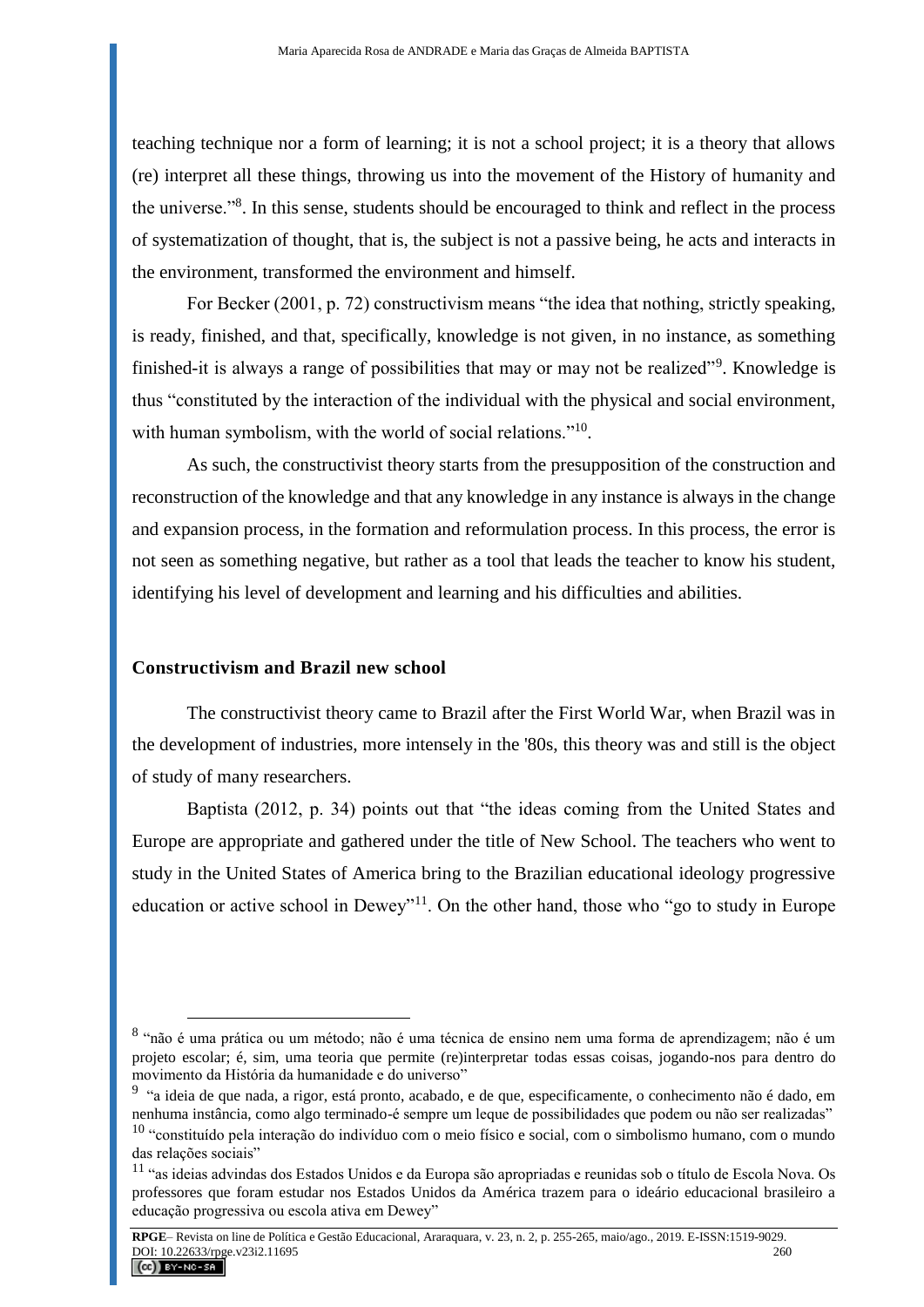bring the ideas of Piaget and his constructivist theory is appropriate as the psychological foundation of support of the New School"<sup>12</sup>.

In this perspective, the studies of John Dewey and Jean Piaget influence in the New School movement favored the consolidation of a new conception of education. Dewey emphasized in his studies that education should not be based solely on the outcome of learning, but rather should take into account the entire knowledge-building process, regardless of whether the subject has "succeeded" or not.

Piaget emphasized learning as a process of adaptation to the environment that occurs based on experience; it was through experiments that the researcher arrived at the definition that intelligence is defined as function and structure. In the perspective of function, intelligence understood as a process of adaptation of the subject to the environment, at the same time that the adaptation process occurs both undergo modifications, both the subject and the environment. It is structural because it seeks the organization of processes. However, the intelligence growth occurs in the process of reorganizing one's intelligence, this process runs through assimilation, accommodation and equilibration, and knowledge is built based on the process of experimentation. It can be said that Piaget evidenced the word constructivism, its origin comes from the word construction that its epistemology is constructivist.

In turn, Dewey pointed out that men develop socially concerning other men and the environment, he still emphasized the democratic society relevance, as well as of experience in education, and that for educational purposes, it is important to point out that not all experience is educational. And yet the experience permeates the whole educational process, being this necessary condition for education, this process happens throughout the subject's life.

In this context, the constructivist theory brings to education a new look, the student is now the protagonist of his knowledge, in the constructivist theory, the previous knowledge of the subjects is taken into account, are the ones that will serve as a basis for future knowledge. This prior knowledge is acquired in the social and cultural environment and results in a "baggage of knowledge", which must be taken into account in the formal educational process.

However, these transformations happened in Brazilian education at the end of the 21st century and the beginning of the 20th century, these advances generated new needs for the subject information, that would have to adapt the needs of the industrial market that was in the process of constant changes. With this new education, gained more in pulse, since its main

<sup>12</sup> "vão estudar na Europa trazem as ideias de Piaget e sua teoria construtivista é apropriada como o alicerce psicológico de sustentação da Escola Nova"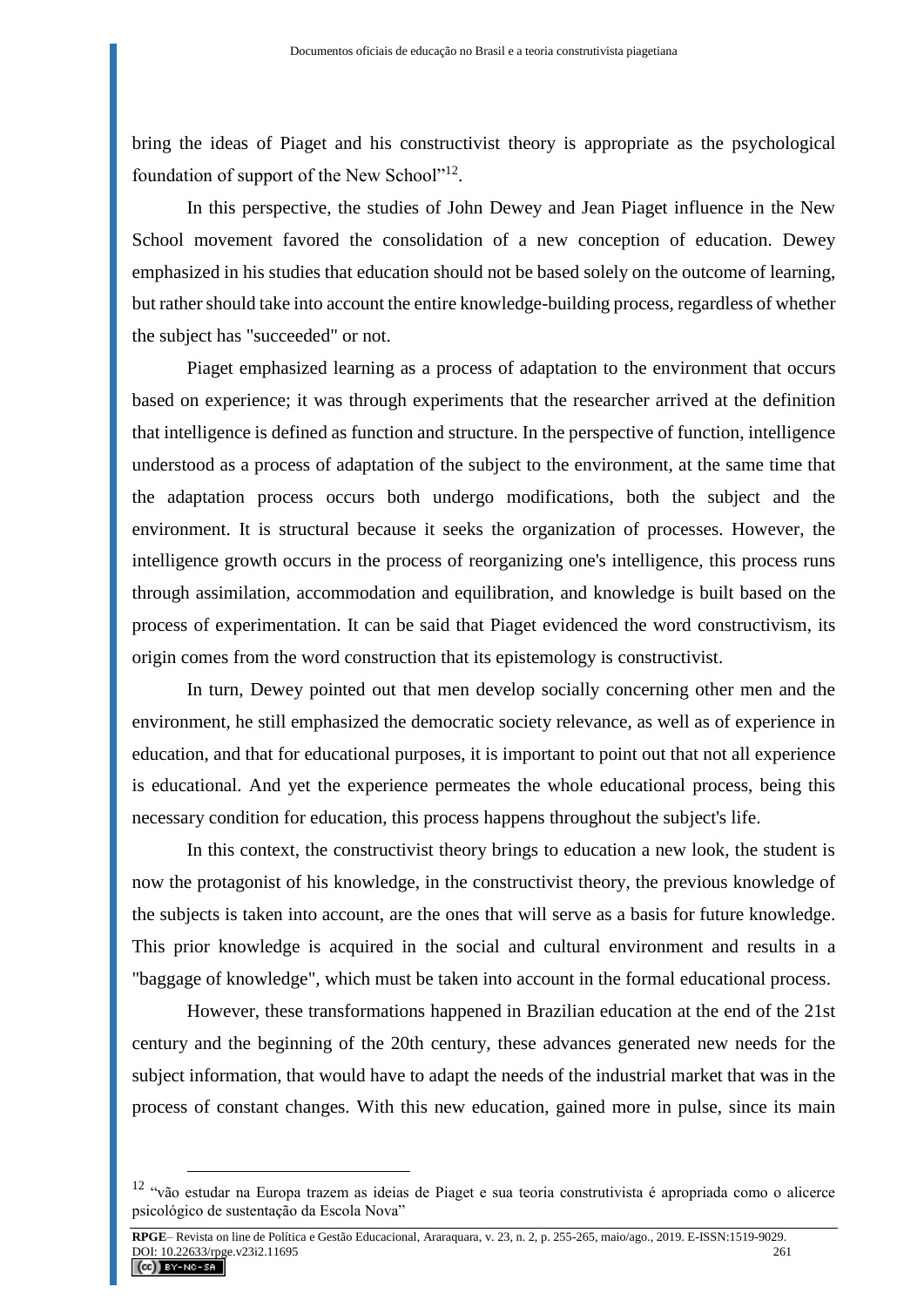characteristic was to make the subject "learn to learn", as previously said the subject will build his knowledge, learning to relate and understanding others as subjects capable of transforming the self and the environment.

In another perspective, Saviani (2008, p.12) also highlights the importance of the other in the construction of the human, that is, it emphasizes that in education the subject builds himself in the relationship with other subjects. That is, it is through interaction as other subjects and objects that we self-know each other and know the other and the man world, being this necessary condition for life in society.

The New School movement in Brazil brought about great innovations for teaching, provoking a new conception of education, focused on the development of the student, in a formation of the whole subject and with critical and reflective thoughts of everything around him. This will happen due to the autonomy that is given to the student, which makes it possible to construct his knowledge from existing conceptions. With this, the teacher ceases to be the center of the learning process, passing the student to have an active role in the process of knowledge construction, it is up to the teacher to create and organize favorable environments for learning moments.

#### **Constructivism and official legislation: a brief analysis**

 $\overline{a}$ 

The influence of this new perspective for teaching was gradually making theoretical reference in the elaboration of official Education documents. Today we can identify elements of the Constructivist Theory in these documents. In this sense, a brief study was carried out in some documents, currently governing education, specifically the first phase of Basic Education (EF I, Portuguese initials), such as: the National Education Guidelines and Bases Law (LDB, Portuguese initials), the documents of the National Education Conferences (CONAE, Portuguese initials) and the National Education Plan (PNE) of 2014-2024.

The Law of Directives and Bases of National Education (LDB), Law No. 9.394/96, of December 1996, emphasizes that the EF is about how we learn, the influence of our natural and social environment and the structuring of its knowledge, for example of Art. 32, in which the basic training of the citizen will take place through: "the development of the capacity to learn, having as basic means the full mastery of reading, writing and calculation"<sup>13</sup>; "Understanding of the natural and social environment, the political system, technology, the arts and the values

<sup>&</sup>lt;sup>13</sup> "o desenvolvimento da capacidade de aprender, tendo como meios básicos o pleno domínio da leitura, da escrita e do cálculo";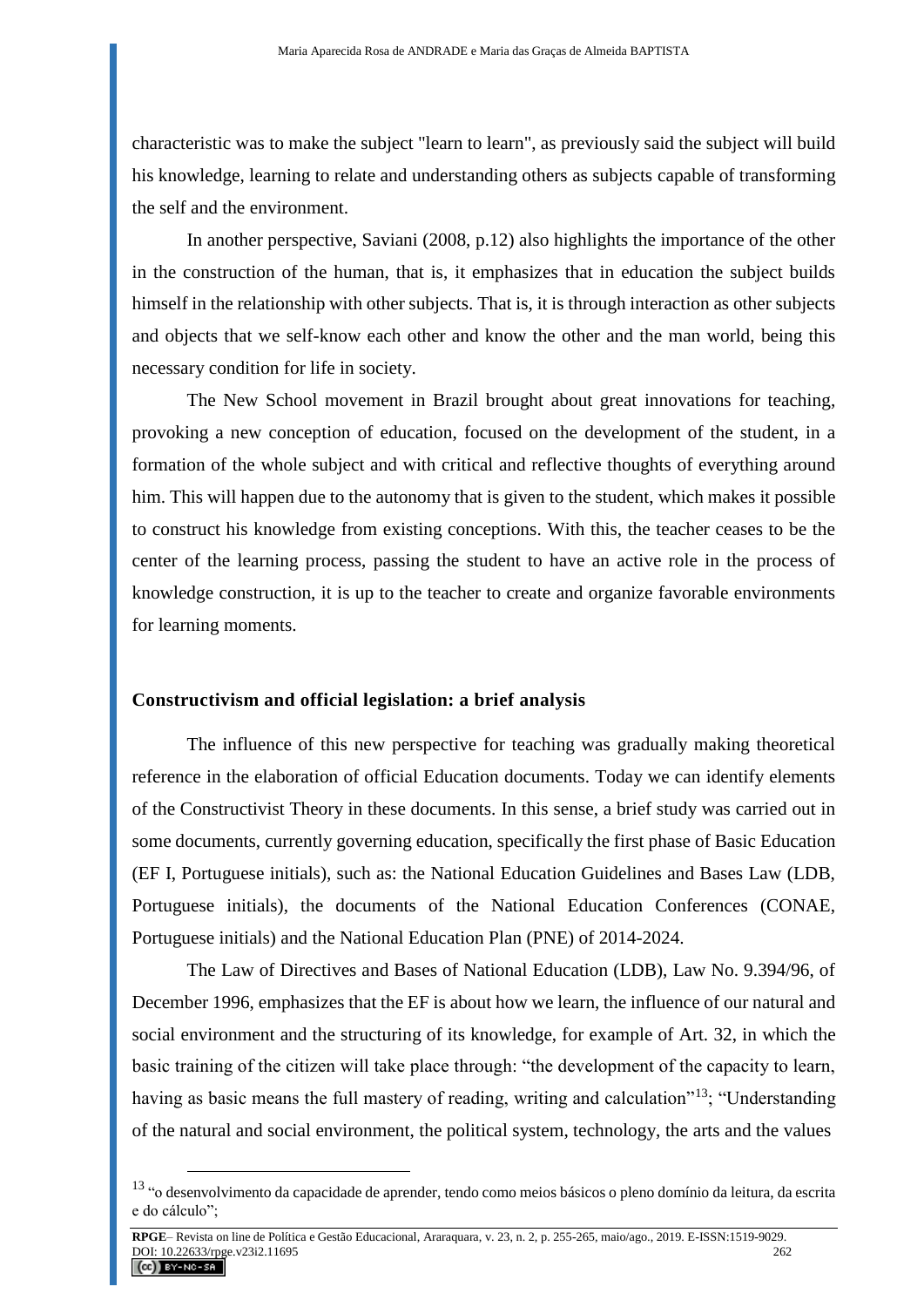on which society is founded"<sup>14</sup>, as well as "developing learning capacity, with a view to acquiring knowledge and skills and training of attitudes and values"<sup>15</sup>.

This aspect is even more evident in the study on the final document of the 2010 National Conference on Education (CONAE, 2010) <sup>16</sup>. CONAE is a public document that guides the teacher to know the environment in which his institution and his student meet, as this will have a great influence on the teaching and learning process. The document emphasizes that the educational institution is a space for building knowledge that must be taken into account the socio-cultural context of the environment in which the school is inserted and that of the subject. The document also stresses that "the construction of quality education must take into account the socioeconomic and cultural dimension since the educational act occurs in a context of positions and dispositions in the social space" (BRAZIL, 2010, p. 47).

However, the document approved at the second CONAE Conference in 2014 emphasizes that quality education must be focused on the perspective of transforming reality, in the search for full construction of citizenship and guaranteeing human rights. Therefore it is "from the conception of the world, human being, society and education that the school seeks to develop knowledge, skills and attitudes to guide how the individual will relate to society, to nature and himself."<sup>17</sup> In this sense, a "quality education" should contribute "to the training of students in human, social, cultural, philosophical, scientific, historical, anthropological, effective, economic, environmental and political aspects in order to fulfill their role as citizens in the world"<sup>18</sup>, which makes it "a quality referenced in the social"<sup>19</sup> (BRASIL, 2014, p. 64).

In this way, Quality Education, according to the document, occurs through a process of construction in which the whole subject must be taken into account in its socio-historical environment.

<sup>&</sup>lt;sup>14</sup> "compreensão do ambiente natural e social, do sistema político, da tecnologia, das artes e dos valores em que se fundamenta a sociedade",

<sup>15</sup> "o desenvolvimento da capacidade de aprendizagem, tendo em vista a aquisição de conhecimentos e habilidades e a formação de atitudes e valores".

<sup>&</sup>lt;sup>16</sup> CONAE's initial document is the result of the "Municipal or Intermunicipal Conferences ... and the Federal District", with "the participation of broad educational and social segments", which served as the basis for the National Conference of Education (CONAE). In April 2010, the Final Document of the National Education Conference (CONAE) was approved. A new CONAE document is approved in 2014.

<sup>&</sup>lt;sup>17</sup> "a partir da concepção de mundo, ser humano, sociedade e educação que a escola procura desenvolver conhecimentos, habilidades e atitudes para encaminhar a forma pela qual o indivíduo vai se relacionar com a sociedade, com a natureza e consigo mesmo"

<sup>18</sup> "com a formação dos estudantes nos aspectos humanos, sociais, culturais, filosóficos, científicos, históricos, antropológicos, afetivos, econômicos, ambientais e políticos, para o desempenho de seu papel de cidadão no mundo"

<sup>&</sup>lt;sup>19</sup> "uma qualidade referenciada no social"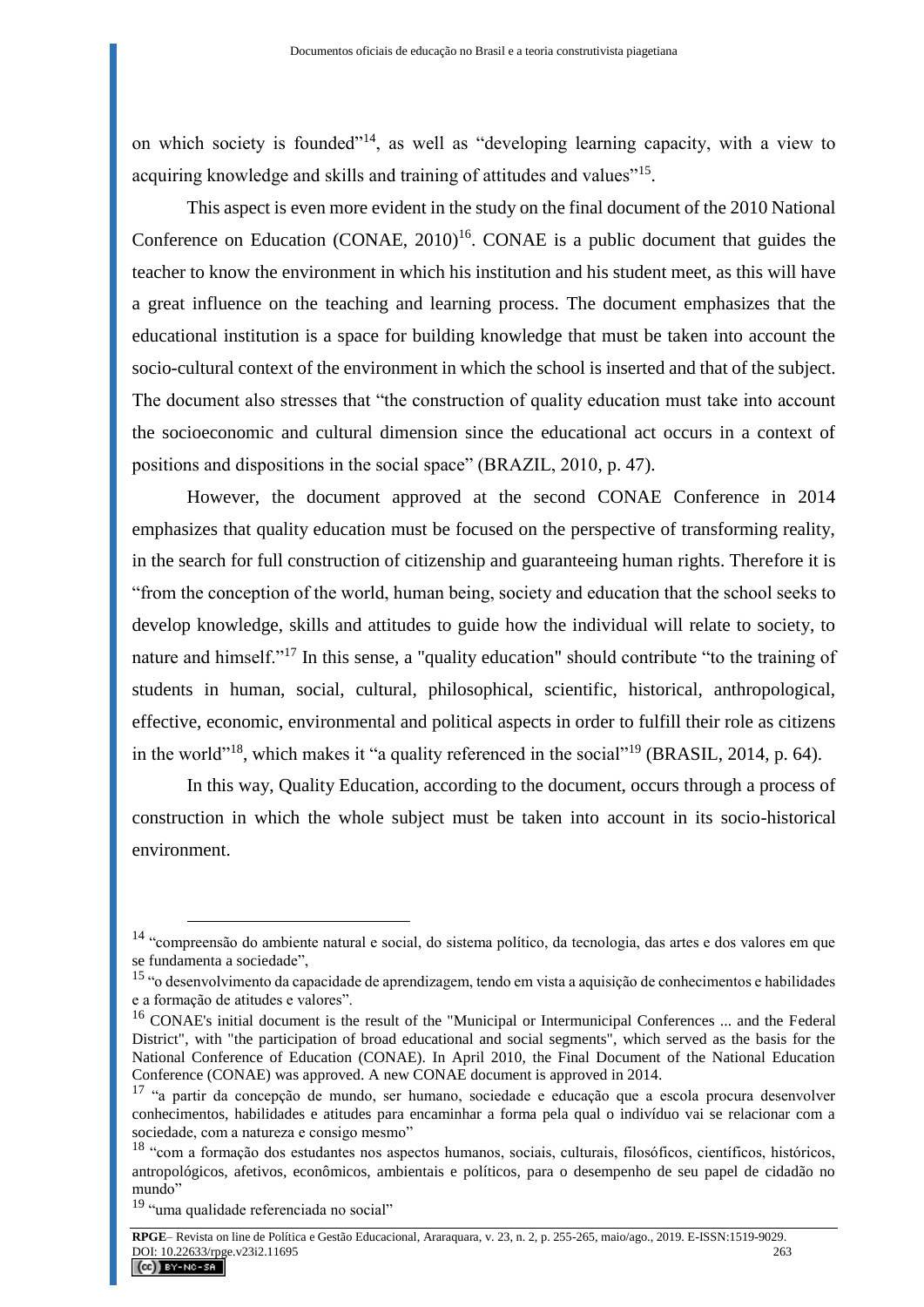In an emancipatory education, the sense of "quality" derives from the development of social relations (political, economic, historical, cultural) and sustainability. At present, such an understanding requires that the educational processes of children, youth and adults contribute to the appropriation of the conditions of cultural production and knowledge and their management to strengthen public and private education, building an effective democratic relationship (BRASIL, 2014, p. 64). $^{20}$ 

With this, it is worth mentioning that the second CONAE brings a transforming proposal of education, situating the subject as a producer of knowledge and education as a space of appropriation of humanly constructed culture. The documents derived from CONAE should serve as guidelines for the construction of the National Education Plans (PNE, Portuguese initials).

However, the National Education Plan (PNE, Portuguese initials) 2014-2024 reduces this appropriation to the articulation of education with the social environment, presenting 20 goals, through which it proposes to offer a quality education to all, emphasizing that the "provision of education basic quality for all, presents itself as a complex of great challenges for public policies and for all the agents who work in the field of education, especially in public schools"<sup>21</sup>.

Addin to this aspect, the text points out that education must propose a school and society link, regarding "better definition and articulation between school systems and school units, processes of organization and management of school work, improvement of conditions and professional development of all those who work in education<sup> $22$ </sup>, highlighting the fundamental role of the definition and implementation of curricular dynamics that learning to the students in articulation with the socio-cultural environment of the students.

## **Final remarks**

 $\overline{a}$ 

Throughout this work we sought to understand the diffusion of constructive theory in Brazil, identifying possible elements of this theory in official education documents. Based on

<sup>&</sup>lt;sup>20</sup> Numa educação emancipadora, o sentido de "qualidade" é decorrente do desenvolvimento das relações sociais (políticas, econômicas, históricas, culturais) e de sustentabilidade. Na atualidade tal compreensão requer que os processos educacionais, de crianças, jovens e adultos contribuam para a apropriação das condições de produção cultural e de conhecimentos e sua gestão para o fortalecimento da educação pública e privada, construindo uma relação efetivamente democrática (BRASIL, 2014, p. 64).

<sup>&</sup>lt;sup>21</sup> "oferta de educação básica de qualidade para todos, apresenta-se, como um complexo de grandes desafios para as políticas públicas e para o conjunto dos agentes que atuam no campo da educação, sobretudo nas escolas públicas"

 $^{22}$  "melhor definição e articulação entre os sistemas de ensino e unidades escolares, processos de organização e gestão do trabalho escolar, melhoria das condições de trabalho e valorização, formação e desenvolvimento profissional de todos aqueles que atuam na educação"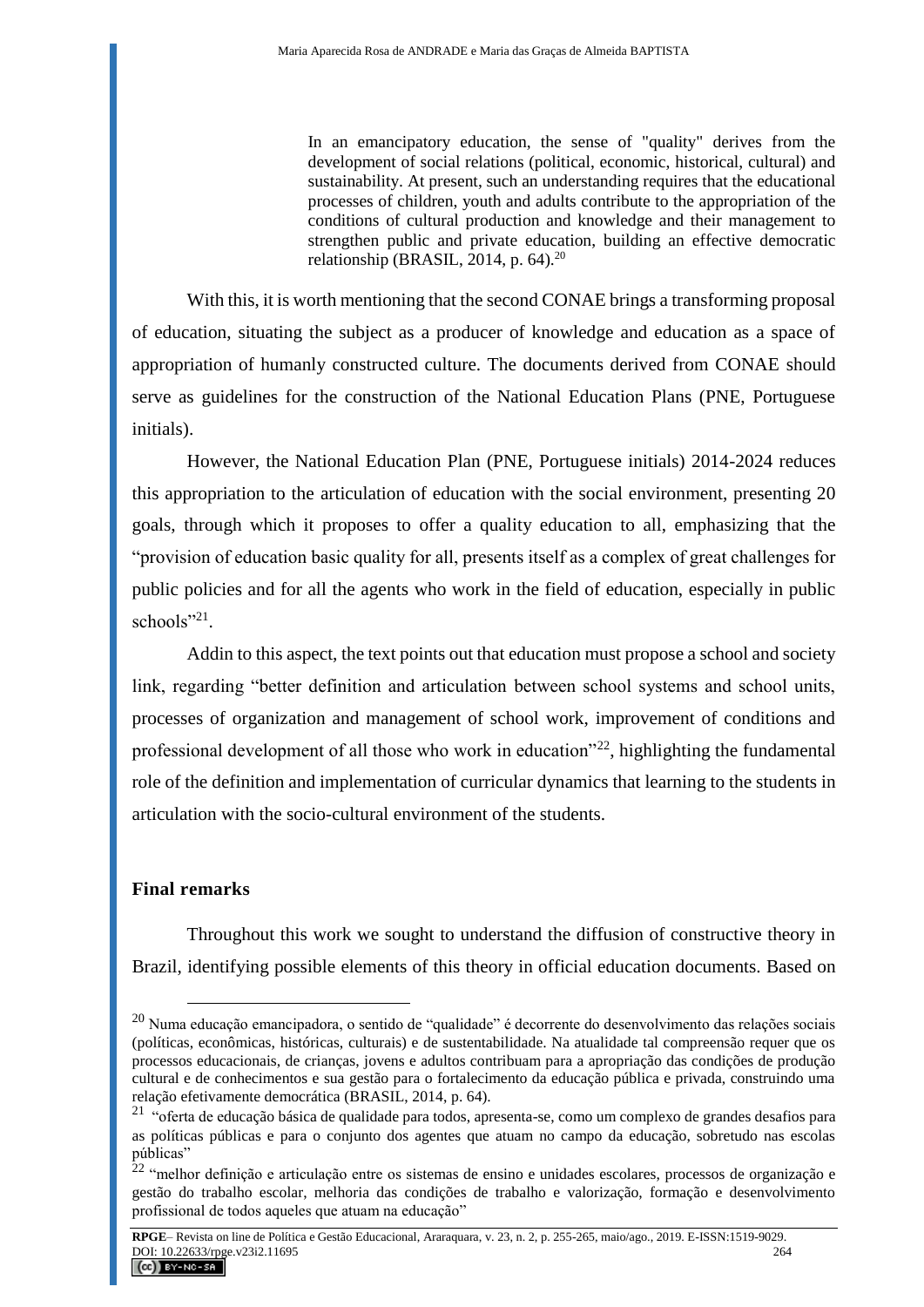the studies carried out, it is worth mentioning that Brazilian education is in the process of change since, in the second half of the 20th Century, Piaget's ideas, as well as those of Dewey, supported the so-called Brazil New School.

In the analysis of the documents that govern EF I, LDB, CONAE and PNE, it can be verified that the constructivist theory is not presented explicitly, but, in the lines between the texts of the Laws, despite the CONAE 2014, more explicitly, emancipating from the perspective of an appropriation of the knowledge historically produced and that must be appropriated by the new generation through education.

With the results obtained, new questions have arisen about the theme in the scope of the new educational reality, which imposes the need for a broader and more detailed discussion. It is hoped that this introductory study may serve as a parameter for those who wish to know and reflect in a constructivist perspective since the school is a whole and should not be understood in a fragmented way.

### **REFERENCES**

AZENHA, M. G. **Construtivismo:** de Piaget a Emilia Ferreiro. São Paulo: Ática, 1999.

BAPTISTA, M. G. A. **Gramsci e Vigotski**: da educação ativa à educação crítica. João Pessoa: Editora da UFPB, João Pessoa, 2012.

BECKER, F. **Educação e Construção do Conhecimento**. Porto Alegre: Artmed, 2001.

BRASIL. **Documento Final da Conferência Nacional de Educação** - CONAE. Disponível em: http://fne.mec.gov.br/images/doc/DocumentoFina240415.pdf. Acesso em: 21 jul. 2018.

BRASIL. Lei 9.394, de 1996**. Lei de Diretrizes e Bases da Educação Naciona**l. Brasília, Senado Federal, 1996.

BRASIL. **Plano Nacional de Educação - 2014-2024**. Disponível em: [http://pne.mec.gov.br/images/pdf/pne\\_conhecendo\\_20\\_metas.pdf.](http://pne.mec.gov.br/images/pdf/pne_conhecendo_20_metas.pdf) Acesso em: 28 de abril de 2018.

DEWEY, J. **Democracia e educação.** São Paulo: Nacional, 1959.

MIZUKAMI, M. G. N. **Ensino**: as abordagens do processo. São Paulo: EPU, 1986.

PIAGET, J. **Biologia e conhecimento**. Petrópolis: Vozes, 1973.

PIAGET, J. **Para onde vai a educação?** Rio de Janeiro: Livraria José Olympio Editora, 1975.

ROSA, S. **Construtivismo e mudanças.** 10. ed. São Paulo: Cortez, 2007.